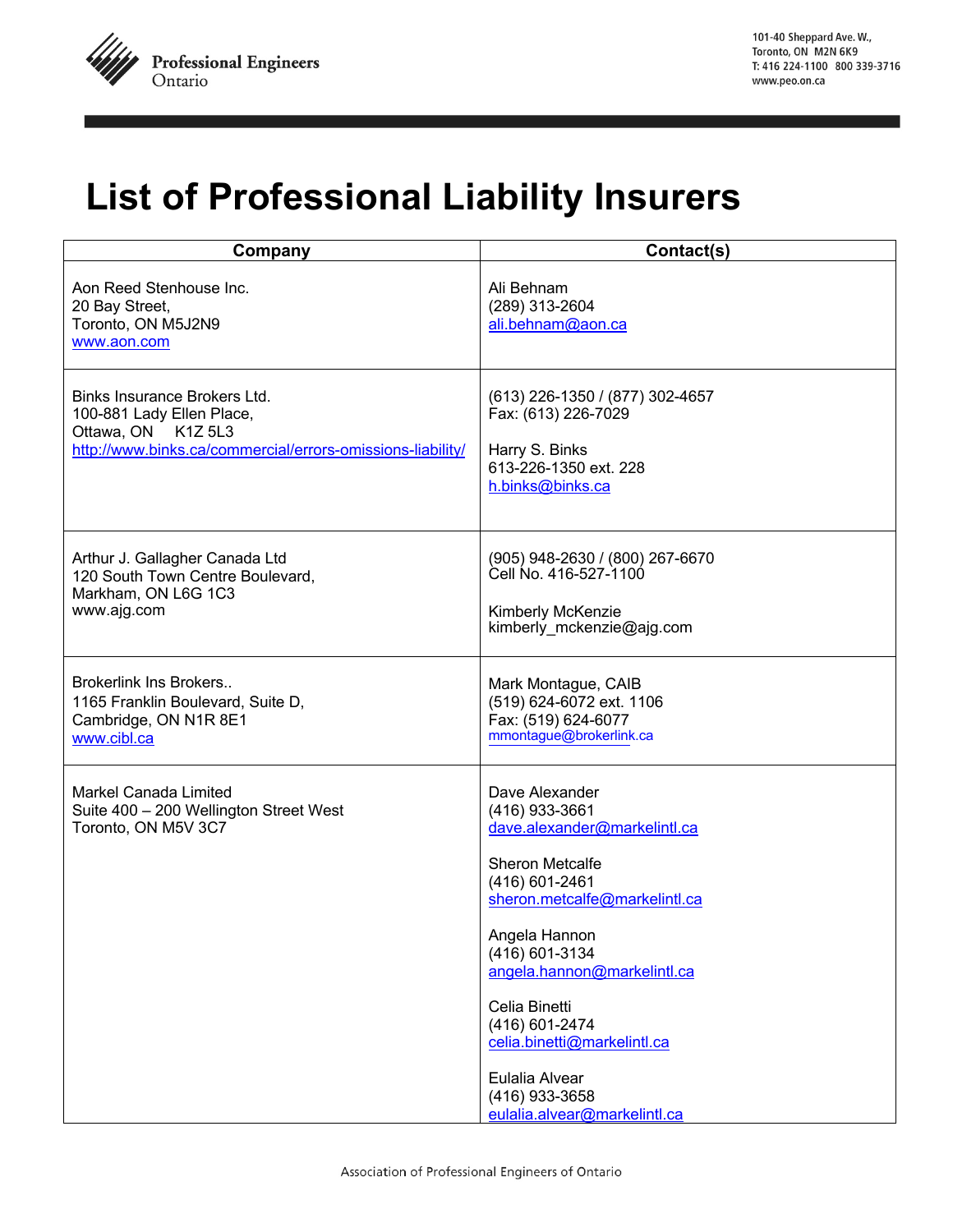|                                                                                                              | Jan Hill<br>(416) 601-2460<br>jan.hill@markelintl.ca                                                                                                                                                                                                                                     |
|--------------------------------------------------------------------------------------------------------------|------------------------------------------------------------------------------------------------------------------------------------------------------------------------------------------------------------------------------------------------------------------------------------------|
| <b>VICTOR Insurance</b><br>500 - 1400 Blair Towers<br>Place,<br>Ottawa, ON K1J 9B8<br>www.victorinsurance.ca | <b>Steven Wilson</b><br>(613) 786-2213<br>(800) 267- 6684 ext 2213<br>steven.wilson@victorinsurance.com                                                                                                                                                                                  |
| <b>FSB Insurance Services</b><br>385 Connie Crescent,<br>Concord, ON L4K 5R2<br>www.fsbgroup.ca              | Jay Bablani<br>(905) 731-2029<br>Fax: (905) 731-5742<br>Cell: (416) 825-9620<br>jay@fsbgroup.ca                                                                                                                                                                                          |
| Holman Insurance Brokers Inc.<br>101-3100 Steeles Avenue East,<br>Markham, ON L3R 8T3<br>www.holmanins.com   | (905) 886-5630 / (800) 567-1279<br>Fax: (905) 886-5622<br>Paul Holman<br>(905) 886-5630 ext. 1246<br>paul.holman@holmanins.com<br>Mark Holman<br>(905) 886-5630 ext. 1224<br>mark.holman@holmanins.com<br>Elizabeth Holman<br>(905) 886-5630 ext. 1236<br>elizabeth.holman@holmanins.com |
| Holway & Hutchinson Insurance Ltd.<br>515 Gardiners Road,<br>Kingston, ON K7M 3Y2<br>www.hhinsurance.on.ca   | Glenda Guindon<br>(613) 389-8811<br>Fax: (613) 389-6352<br>glenda@hhinsurance.on.ca                                                                                                                                                                                                      |
| Hugh Wood Canada Ltd.<br>4120 Yonge Street, Suite 201,<br>Toronto, ON M2P 2B8<br>www.hwcanada.com            | (416) 229-6600 / (800) 240-7055<br>Sabrina Taylor<br>staylor@hwcanada.com<br>Peter Went<br>pwent@hwcanada.com                                                                                                                                                                            |
| <b>BMS Group</b><br>20 Catherine Street, Suite 21,<br>Ottawa, ON K1R 5T5<br>www.ospe.bmsgroup.com            | (844) 294-2717<br>ospe.insurance@bmsgroup.com                                                                                                                                                                                                                                            |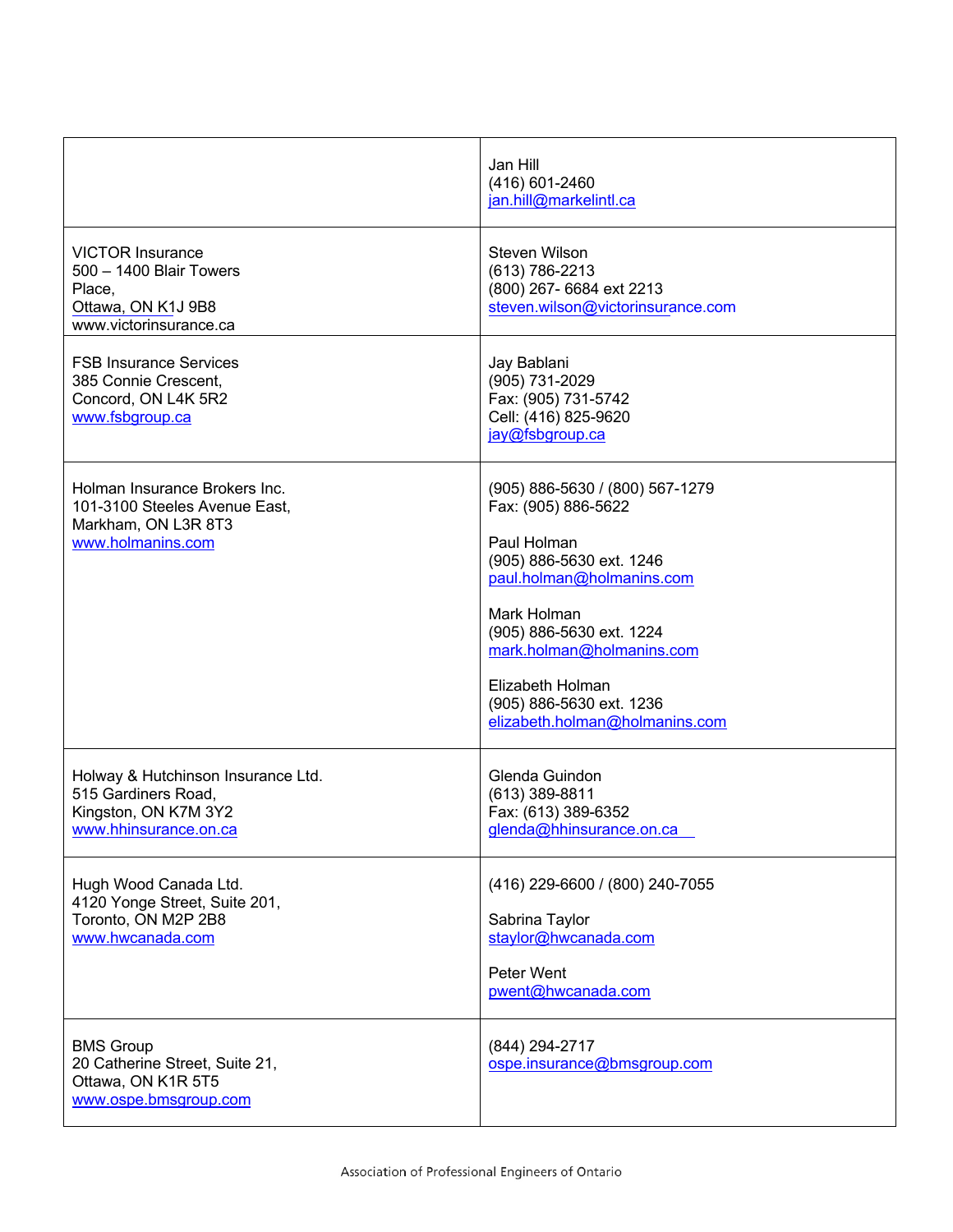| Jones Brown Inc.<br>1200 - 145 Wellington Street West<br>Toronto, ON M5J 1H8<br>www.jonesbrown.com                                                                | Matthew Pullen, P.Eng., MBA<br>(416) 408-5405<br>mpullen@jonesbrown.com                                                                                                              |
|-------------------------------------------------------------------------------------------------------------------------------------------------------------------|--------------------------------------------------------------------------------------------------------------------------------------------------------------------------------------|
| Jones DesLauriers Insurance Management Inc.<br>2375 Skymark Ave<br>Mississauga, ON L4W 4Y6<br>www.jdimi.com                                                       | <b>Connor McFall</b><br>Phone: (416) 561-1711<br>Fax: (416) 259-7178<br>connorm@jdimi.com                                                                                            |
| <b>KRG Insurance Group</b><br>555 Wilson Avenue,<br>Toronto, ON M3H 5Y6<br>www.krg.com                                                                            | Frank Tedesco<br>(416) 636-4544 / (888)-888-6667<br>frank@krg.com                                                                                                                    |
| Partners Indemnity Insurance Brokers Ltd.<br>3410 South Services Road, Upper Level,<br>Burlington, ON L7N 3T2<br>www.partnersindemnity.com                        | Dan Bilancia<br>(905) 681-7069 ext. 203<br>Cell: (905) 464-2311<br>Fax: (905) 681-1054<br>dbilancia@csrm.ca                                                                          |
| Hub International Limited<br><b>Pro-Form Sinclair Professional</b><br>675 Cochrane Drive, Suite 200, East Tower<br>Markham ON L3R 0B8<br>www.hubinternational.com | Jamie Cardella<br>Tel: 905-305-3216<br>Fax: 905-305-1093<br>Jamie.cardella@hubinternational.com                                                                                      |
| Rai Grant Insurance Brokers<br>230-140 Renfrew Drive,<br>Markham, ON L3R 6B3<br>www.raigrantinsurance.com                                                         | (905) 475-5800 / (800) 561-6195<br>Vikas Ramrakha<br>Cell: (416) 558-3061<br>vramrakha@raigrantinsurance.com<br>Robert Baron<br>Cell: (647) 201-0158<br>rbaron@raigrantinsurance.com |
| <b>RDA</b> Insurance<br>290 Rowntree Dairy Road,<br>Woodbridge, ON L4L 9J7<br>www.rdainsurance.com                                                                | John Scida<br>(905) 652-8680 ext 2351<br>Fax: (905) 652-8688<br>Cell: 416-417-0022<br>JohnS@rdainsurance.com                                                                         |
| Dalton Timmis Insurance Group<br>35 Stone Church Road,<br>Ancaster, ON L9K 1S5<br>www.daltontimmis.com                                                            | Ron Machida<br>(905) 304-2364 / (888) 385--8466<br>Fax: (905) 648-6980<br>ronm@daltontimmis.com                                                                                      |